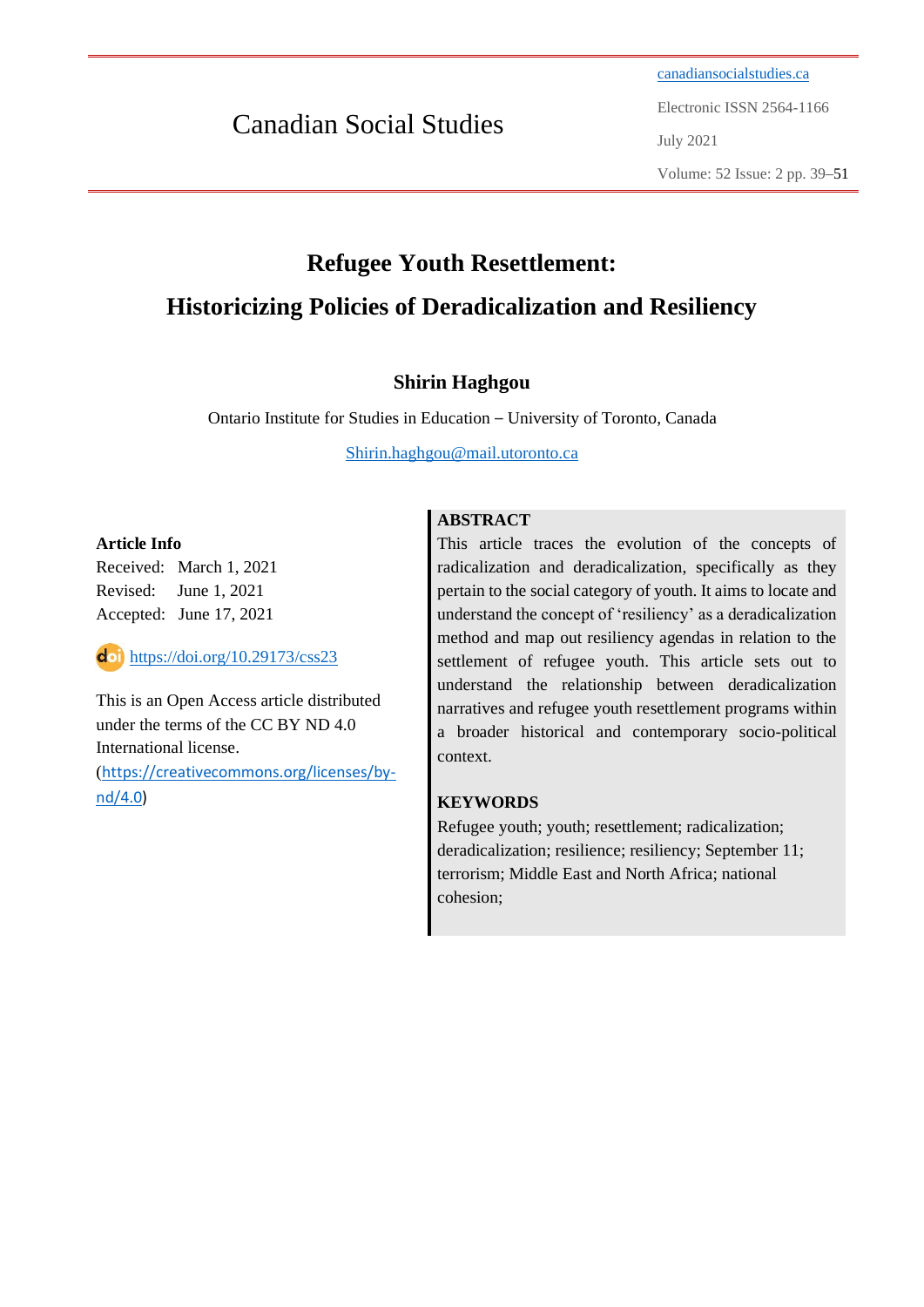*I belong there. I have many memories. I was born as everyone is born. I have a mother, a house with many windows, brothers, friends, and a prison cell With a chilly window! I have a wave snatched by seagulls, a panorama of my own. …I have lived on the land long before swords turned man into prey. …I have learned and dismantled all the words in order to draw from them a single word: Home.* (Darwish, 2013, p. 28)

#### **Introduction**

In this moment, the world is in the throes of experiencing the highest levels of human displacement ever recorded, with 26.3 million refugees, 45.7 million asylum seekers, and 45.7 million internally displaced persons (UNHCR, n.d., a), at least half of whom are under the age of 18 (UNHCR, n.d., b). Reasons for forced displacement are many, including war, conflict, "natural" environmental disasters expedited by extractive capitalism, and socio-political persecution. Further, the process of refugee settlement globally has changed as a result of the "protracted" nature of these events. The Syrian conflict alone has led to the displacement of 5.6 million refugees since 2011, with the highest number of resettlements in what are considered to be middle-income countries such as Jordan, Turkey, and Lebanon (UNHCR, n.d., a). It seems self-evident that patterns of displacement and settlement change over time, however, these changes need to be understood "as part of historic developments" (Marfleet, 2007, p. 137) and the ways in which these patterns are shaped and shape global policies on migration and resettlement.

In thinking about displacement and resettlement, I am often reminded of the words of the late Palestinian poet Mahmoud Darwish. His poetry, so deeply captured the sentiments of exile and displacement, of wars, conflicts, loss, hope, and joys of an entire nation. He questioned the meanings of home and belonging. And so, in thinking about resettlement of those who have been displaced, I also often think about what it means to leave a "home" and to have to build anew. What it takes to become and be considered as part of the fabric of new "host" countries, what has to be given up and what is gained in that process. What it means for the aspirations—political and personal of young people, and how national narratives eclipse these aspirations. My own call on history in this paper is to gain a better understanding of the "resiliency agenda," as one of the current policies regarding young refugee resettlement. I aim to understand this agenda, or in other words approach to refugee resettlement, within the context of the Countering Violent Extremism (CVE) or deradicalization frameworks which have been developed as a response to the events of September 11, 2001. In this paper, I aim to trace back the development of a resiliency framework in the resettlement of refugee youth, to the development of CVE policies. This article is an attempt to begin to piece together and understand the current resiliency-informed approach to refugee resettlement, as part of a larger set of historical and social relations. My hope is that this tracing will begin to locate and connect the intricacies of how a global security agenda in the aid of capital has brought into its fold a wholesocietal approach to managing young people, specifically migrant and refugee youth.

I will begin by providing a brief overview of the ways in which youth have been centered and implicated as agents of peace on local, regional, and global levels. I will then sketch out a number of significant shifts in the local and global narratives of Countering Violent Extremism (CVE) and deradicalization. Finally, I will locate refugee youth resettlement policies within these frameworks.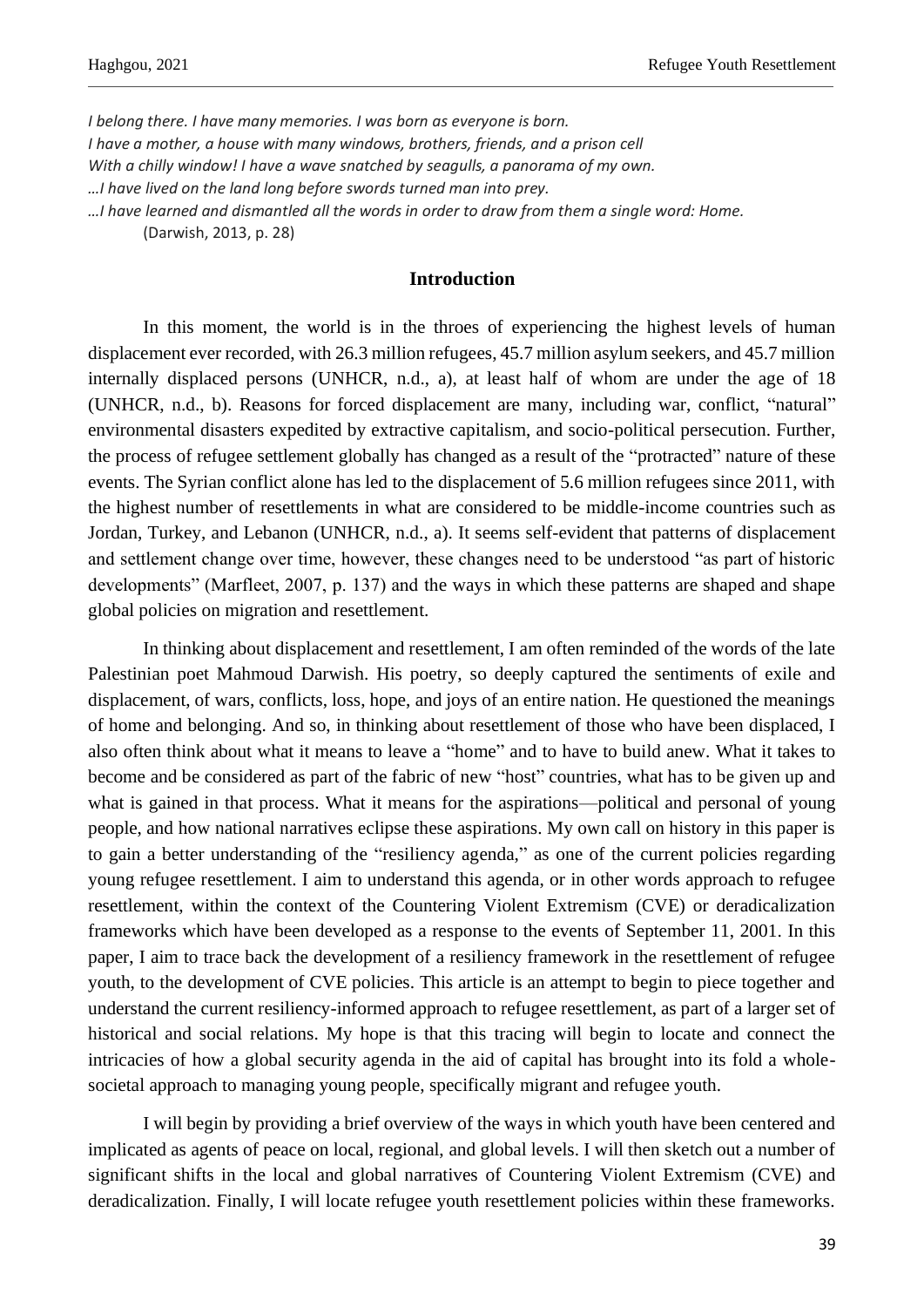This paper provides a review of some of the significant theoretical shifts in the approach to understanding terrorism and the evolution of notions of deradicalization and CVE, particularly in the aftermath of the events of September 11, 2001. As well, the historical tracing I aim to provide paves a path to better understand the relationship between three seemingly disparate areas of study and social phenomena – youth policy, migration and displacement, and deradicalization and prevention of violent extremism. This article is the initiation of a conversation between these fields, and paves the ground for addressing the following questions: how does a resiliency framework for refugee resettlement create the conditions of refugee youth's politicization or de-politicization? How refugee resettlement policies shape and continue to reshape national narratives which under the guise of "social" and "community cohesion" come to the aide of empire and capital's security agenda? And ultimately, how does the resettlement of young refugees through a resiliency framework contribute to their sense of integration and belonging in Canadian society? While I do not answer any of these questions in this paper, I hope to provide the historical groundwork to begin to answer them.

#### **Background and Context**

As the world experiences accelerated mass migration, preoccupations about the integration of refugees—and refugee youth in particular—feature prominently in immigration and resettlement policies on both national and international levels. As well, the international security framework has directed its attention and resources to the role of youth, particularly those from the Global South, in the maintenance of global and regional peace and security. Numerous policies, programs, and funding have been dedicated to the management of young people for the benefit of global security (Sukarieh & Tannock 2018; Williams 2016). Central to these security narratives are approaches of CVE and deradicalization in which a resiliency framework features prominently. At the same time, a resiliency framework has become a common approach for the resettlement of refugees, particularly in and from the Middle East and North Africa (MENA) region as a way to mitigate the perceived negative impact of young refugees on the fabric of their host nations, to counteract the potential of radicalization, and to lessen their burden on host countries. This framework of resiliency as a CVE approach can be traced back to as early as 2004, targeting predominantly young Muslim men in Europe (Kundnani & Hayes, 2018).

Over the course of the past three decades, "youth" as a social category has taken center stage in many global and international policies. These policies and agendas have developed and continue to be against a backdrop of an environment that Giroux (2009) refers to as a "War on Youth," akin to a militarized affront. These global and regional policies on youth range across different United Nations (UN), and aid and development agencies. While they all focus on the important role that youth play in society, some focus on the challenges faced by youth, others on their political and economic participation, youth employment, and youth's role in global peace. The first United Nations youth-related resolution was established in 1965 titled "Declaration on the Promotion among Youth of the Ideals of Peace, Mutual Respect and Understanding between Peoples." Later, the United Nations Security Council (UNSC) declared 1985 as International Youth Year with the themes of participation, development and peace, as a way of drawing attention to both the problems and aspirations of youth (UN International Years). In 1998, the UN implemented an International Youth Day to "celebrate the potential of youth as partners in today's global society (United Nations)." In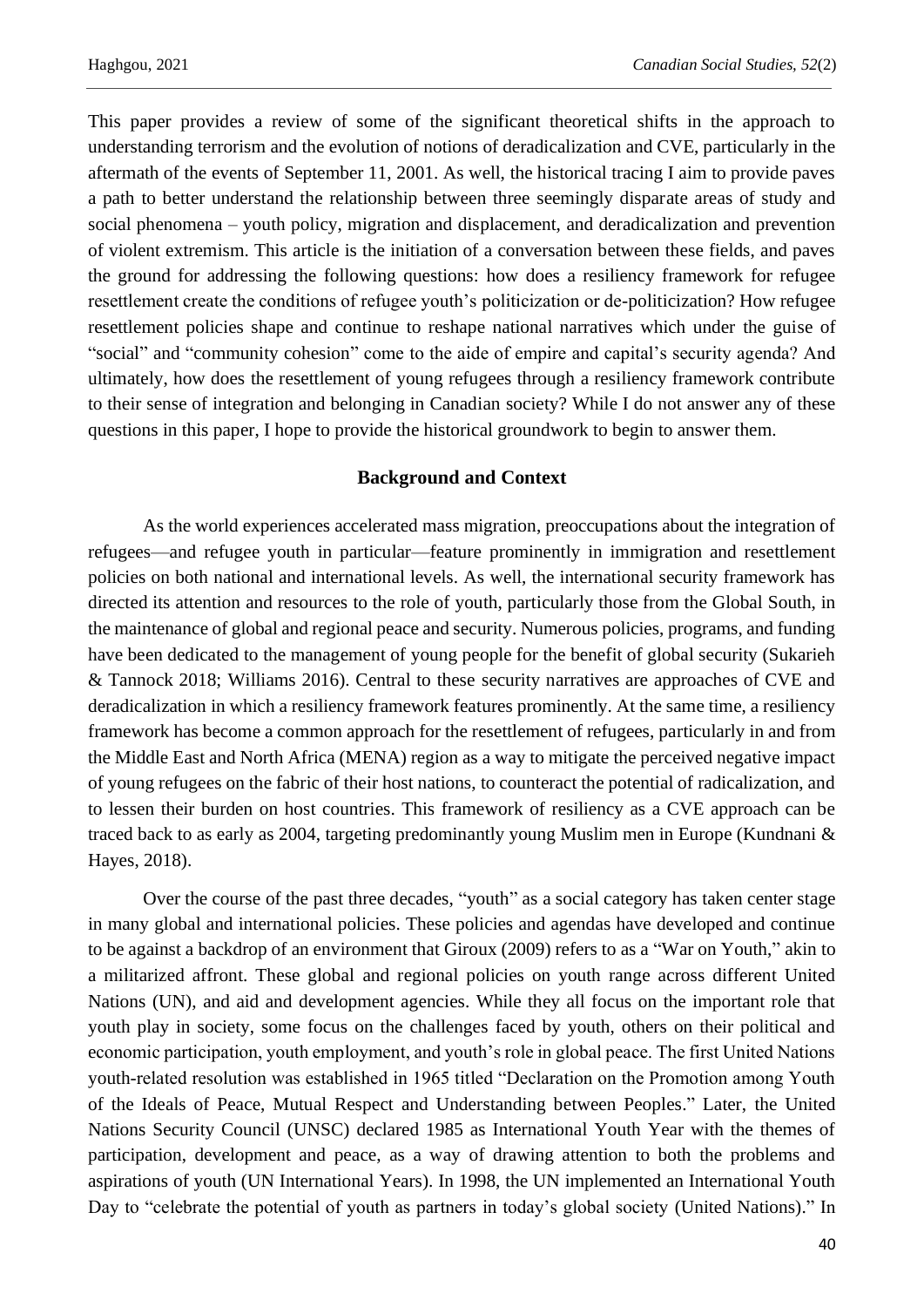1995 the UN implemented a World Program of Action for Youth, a biennial *World Youth Report* in 2003, an Inter-Agency Network on Youth Development in 2010, and a UN Envoy for Youth in 2013. Outside of the UN, other international organizations have been following a similar trend. In 2001, the World Bank, in partnership with the UN and the International Labour Organization (ILO) formed a global Youth Employment Network, and in 2002, the World Bank established a Children and Youth Team, as well as a network of national Youth Advisory Groups. Later in 2004, it created the Youth to Youth Community which is a network of young World Bank staff members, followed by an interactive youth website called *Youthink!* in 2006, and the dedication of its 2007 *World Development Report* to the condition of the world's youth. As well, in 2011, the World Economic Forum launched its Global Shapers Community, a network of hubs, led and developed by youth, in order to represent the "voice of youth" at different World Economic Forum events (Sukarieh & Tannock, 2015).

On the state level, in 2012, the U.S. State Department created its Office of Global Youth Issues as well as its worldwide network of Youth Councils with the aim of both "empowering" youth and "elevating" youth issues as priority in its global policies. More notably, in the same year the United States Agency for International Development (USAID) adopted its first *Policy on Youth in Development* (Sukarieh & Tannock, 2015). According to the USAID's website, the development of this policy was both "timely" and "necessary" since "more than half of the world's population today is under the age of 30, with the vast majority living in the developing world " (USAID, 2012, p. 1). In 2015, there was a visible shift in the sub-focus of global youth related policies. In this year, the UN Security Council adopted Resolution 2250 on Youth, Peace, and Security (Sukarieh & Tannock, 2018; Williams, 2016). This resolution was part of a larger set of international policies and conferences which included: the White House Summit on Countering Violent Extremism (February 2015), the European Youth Against Violent Extremism Conference (June 2015), the Global Forum on Youth, Peace and Security (August 2015), the Global Youth Summit Against Violent Extremism (September 2015), and the 2016 *Arab Human Development Report* (AHDR) which focused on the "role of youth in the Arab region" (Sukarieh & Tannock 2018; AHDR, 2016). Further, youth play a central role and are identified as a main demographic for engagement in the UN's 2030 Agenda for Sustainable Development (UN Department of Economic and Social Affairs – Youth). Peace and security, human rights, and sustainable development are the three main pillars of the work of the United Nations, and the aim of the Youth Strategy is to increase youth's engagement with them. Youth are recognized as positive "agents of change" who are resilient (United Nations Office of the Secretary-General's Envoy on Youth, n.d., n.p.).

Much of the frenzy of more recent youth focused policies and resolutions was foregrounded in the events of the 2011 Arab Spring in the MENA region. A wave of uprisings, referred to as the Arab Spring, called for the downfall of the region's largely Western-backed regimes. Hanieh (2013) describes the uprisings as the confrontation of millions of people with "authoritarian, corrupt, and feckless rulers, whose contempt for their populations has been matched by the fear of losing grip on power" (p. 1). These uprisings were grossly (mis)identified globally as predominantly youth-led, with particular emphasis on the role that digital media and platforms played in organizing the movements. This was partly informed by the region's higher than average young population (Kabbani, 2019). The emphasis on their youth-led and youth-organized nature has had significant theoretical and policy implications. The significance of framing these uprisings as youth led is a key point for analysis and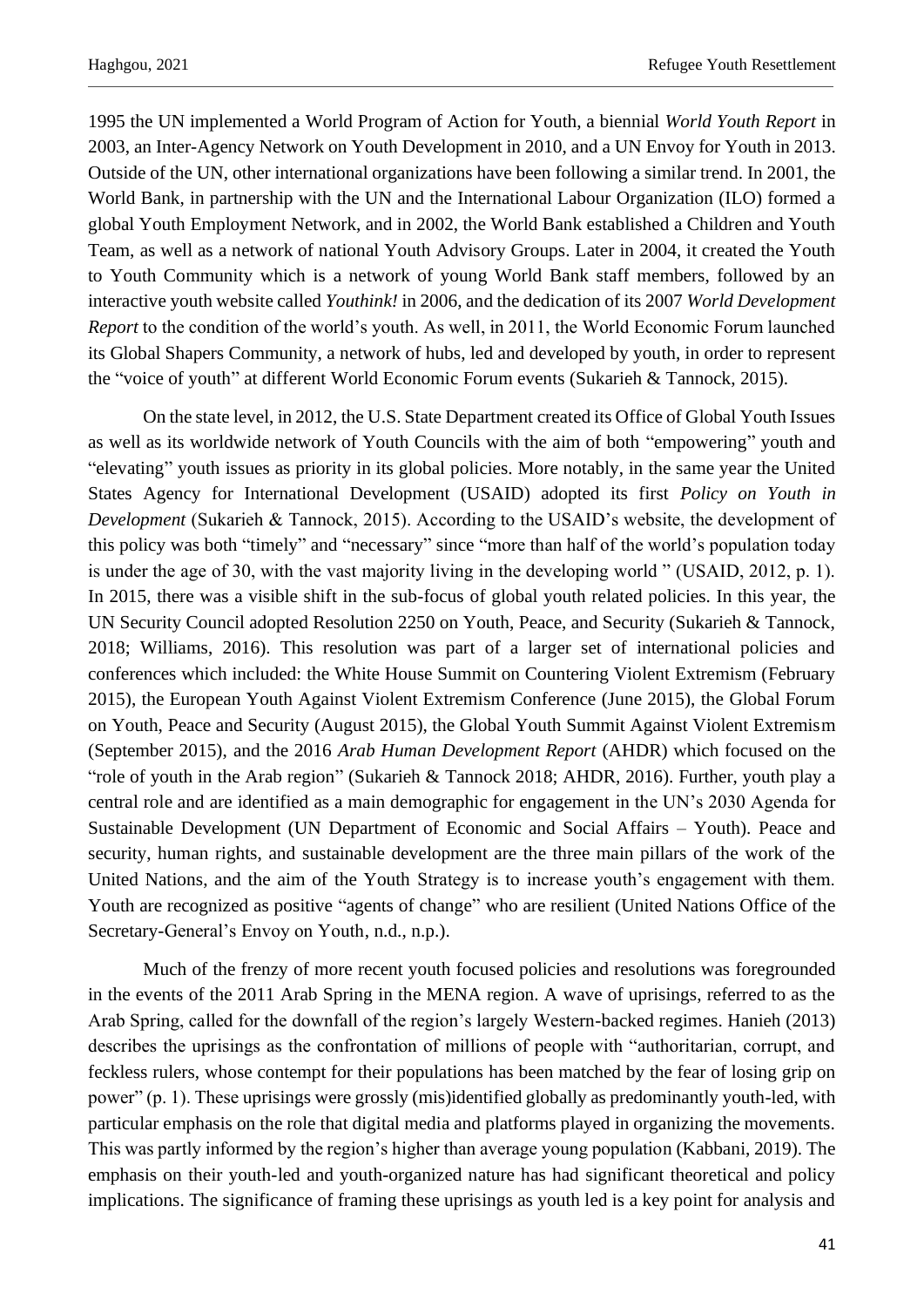understanding of policies informed by population control frameworks such as the youth bulge theory and the demographic dividend which I will address below, while shifting focus away from the actual demands of those who rose up in the region.

Although the events of 2011 intensified the duality of looking at youth through the lens of "youth as a problem" or the "problem of youth," Catusse and Destremau (2016) argue that very little has changed with regards to state policies in the MENA region. What they observe is that given the increase in international funding, a particular understanding and definition of "youth" is becoming concretized in policies in the MENA region – one that is not nuanced and in fact highlights and augments specific tensions within the geopolitical context of each state. More specifically, it has had far-reaching consequences on gender relations in the region, as the implicit benefactors (or in other words those targeted by national youth policies) have become, more often than not, men. This focus can partially be explained through an understanding of the youth bulge theory.

### **The Youth Bulge**

Briefly, the youth bulge theory can be understood as a successor to the notion that "overpopulation" in the global-South poses a security threat to the global-North. Incepted by Gary Fuller in 1985, it is used as a tool for identifying political unrest caused by large youth populations, specifically by men. Those who approach the youth bulge theory from a socio-biological lens believe particular male biological traits are what drive young men toward violence (Hendrixon & Hartmann, 2018). As one of the main theorizers of the youth bulge, Urdal (2006) combines theories of civil war with that of the youth bulge to conclude that there is in fact a direct and positive correlation between large young populations and political violence. Urdal (2006) makes a number of suggestions to mitigate the supposedly dangerous outcomes of a youth bulge, such as increased access to higher education, increased development, and emigration. Further, referencing the 2002 Arab Human Development Report and a report by the Royal Danish Ministry of Foreign Affairs/Nordic Institute of Asian Studies, Urdal (2006) concludes that well-educated young men are the most at risk of "terrorist agitation." Urdal (2006) bases some of his conclusions on the assumption that increased development will lead to increased peace, since it will lead to higher incomes and will have an impact on fertility and therefore change the age-structures of the population.

One of the anecdotes to the youth bulge theory offered by Urdal (2006) is the demographic dividend theory. This theory maintains that under the correct conditions, populations with a large youth demographic, can enjoy a "window of opportunity for economic development" (Urdal 2006, p. 611) *if* the fertility rates decrease *and* there is an increase in the working-age population. However, the realization of these conditions is directly contingent on the social, economic, and political environment explained by Hendrixon and Hartmann (2018) as an "increased youth education and economic policies that support free trade" (p. 611). The youth bulge theory frames the existence of a younger than global average youth population as a threat to political stability and security, and as such, a group that needs to be managed and controlled.

#### **UN Resolutions: Youth, Peace and Security**

In 2015, the United Nations identified the "essential" role played by youth in both the prevention and resolution of conflict and maintenance of peace through a first of its kind, resolution 2250 titled *Youth, Peace, and Security* (YPS) under the leadership of the Kingdom of Jordan (UNSCR, 2015; The Missing Peace Report, 2018). This was followed by resolution 2419 in 2018 and 2535 in July 2020 as the third resolution on the topic. These resolutions not only call for the protection of young people during armed conflicts and post-war reconstruction, but also highlight the crucial and "positive" role youth play in building and maintaining peace and security, and cultivating social cohesion, both regionally and globally. In fact, a progress report on these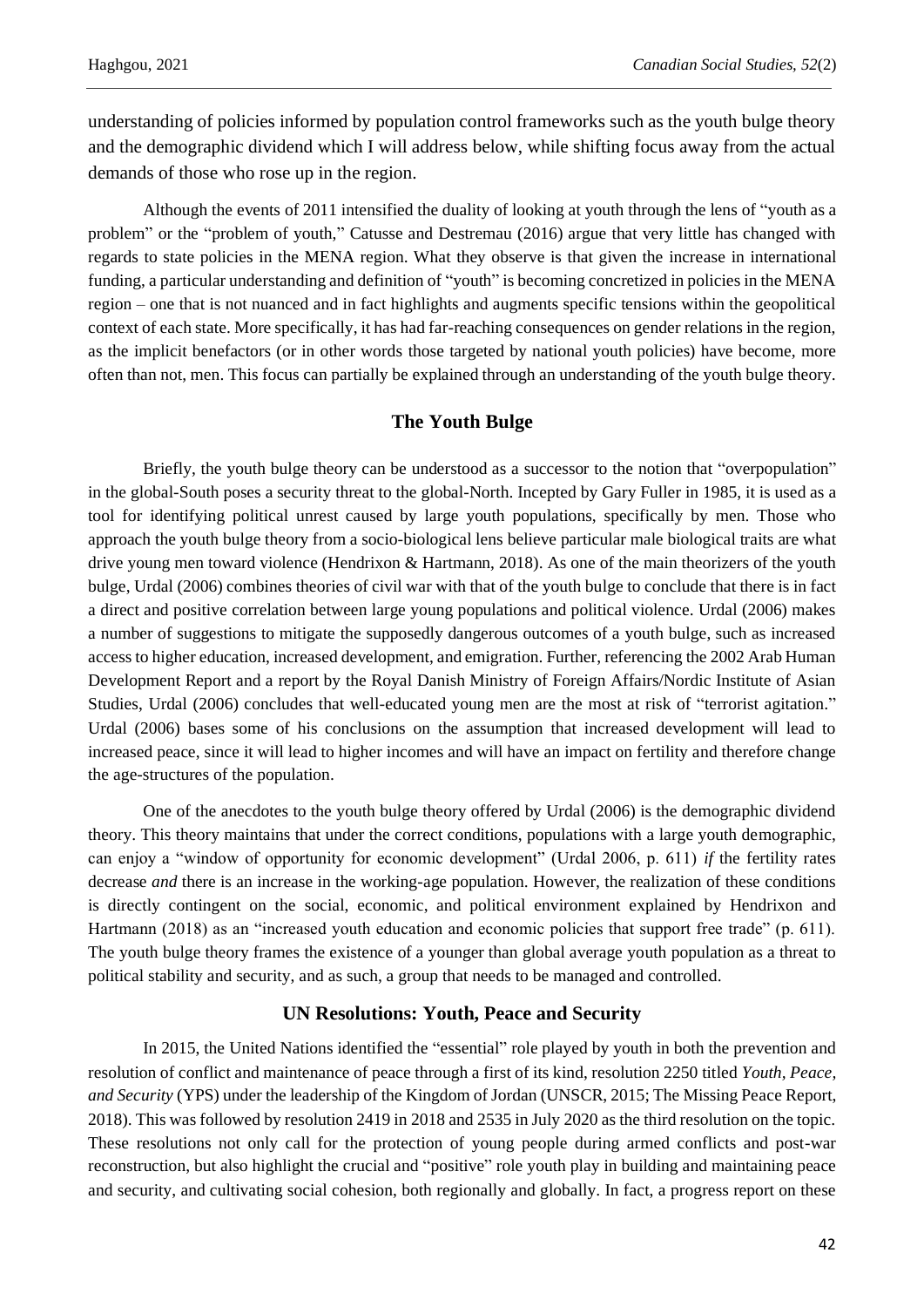resolutions identifies young people's work on peace and security as the "connective tissue" between fields of development, human rights, humanitarian affairs, and peace and security" (The Missing Peace, 2018, p. 52). In general, the *Youth, Peace, and Security* resolutions call for the participation and inclusion of young people in peacebuilding processes. While an in-depth discussion of these resolutions is beyond the scope of this paper, a few of their components are relevant to the topic at hand, which I will discuss here.

These resolutions highlight that the current youth population is the largest it has ever been globally, and that youth make up the majority of the population in countries impacted by armed conflict (UNSCR 2250). As such, the resolutions note, young people are also disproportionately affected by armed conflict, especially as refugees and internally displaced peoples. The resolutions also mention that under the correct conditions a young population can present a "unique demographic dividend" (p. 2) that can contribute to peace and economic well-being. In the 2018 Progress Report on Resolution 2250, organized by the United Nations Population Fund (UNFPA) and the Peacebuilding Support Office (PBSO), the suggestion was made that under the right conditions, with a correct harnessing of young people's potential as contributors to lasting peace and security, the "demographic dividend" can turn into a "peace dividend"(The Missing Peace Report, 2018, p. 115).

The Missing Peace Report suggests that the disruptions caused by conflict in the lives of young people, and the absence of peace can lead to "radicalization" and "violent extremism" which in turn can impact the potential of peacebuilding and instigate further violence, ultimately creating the conditions for potential terrorism. Some of the mechanisms highlighted for the prevention of violence include: social and economic development, growth of local economies, youth employment opportunities and vocational training, youth entrepreneurship, political engagement, inclusive labour policies, and public-private partnerships. Specifically, youth and women are singled out as playing an integral role in countering violent extremism that is "conducive" to terrorism. Further, the resolutions call for policies and plans that can strengthen youth resiliency. In a 2020 UN Security Council report on the YPS resolutions, marginalization and exclusion of youth from decision making processes as well as youth unemployment are identified as two key factors instigating the cycle of "political distrust" and a "challenge to systems and structures" (UNSC, 2020, p. 2) contributing to both regional and global insecurity.

While there are elements of the youth bulge theory in the YPS resolutions that consider "unmanaged" youth as a threat to global security, the resolutions for the most part take a positive approach in framing a larger youth population as one that, under the right conditions, can have a positive impact. Referred to as Positive Youth Development (PYD), this model frames youth as "assets" or "resources" that can be developed as opposed to being managed (Damon, 2004; Moore, 2017; Sukarieh & Tannock, 2015). Quite often the approach of PYD appears with the ideas of individual or community "resilience" and "potential," downplaying the significance of the structural factors and focusing on the individuals' abilities to deal with adversities and harness their potential (Arnett, 2000; Tannock & Sukarieh, 2015). These approaches are very much visible in other recent global policies and documents on youth and the MENA region. These theories also facilitate not only the framing of youth in particular ways that serve national and global interests, but as well aide the process of creating a citizenry that can help to advance neoliberal development understood as a "hegemonic system within global capitalism" (Harvey, 2007, p. 27). This is particularly evident through the emphasis of the above resolutions and reports on vocational training, entrepreneurship, and the role of youth in economic growth.<sup>1</sup>

<sup>&</sup>lt;sup>1</sup> For a more in-depth discussion on the relationship of youth entrepreneurship programs and youth political dissent see Ritchie, G., Haghgou, S., and Mojab, S. (Forthcoming). Dissent interrupted: Settling refugee youth in Carpenter, S., Mojab, S., Ritchie, G. (Eds.), *Marxism and Migration*. Palgrave.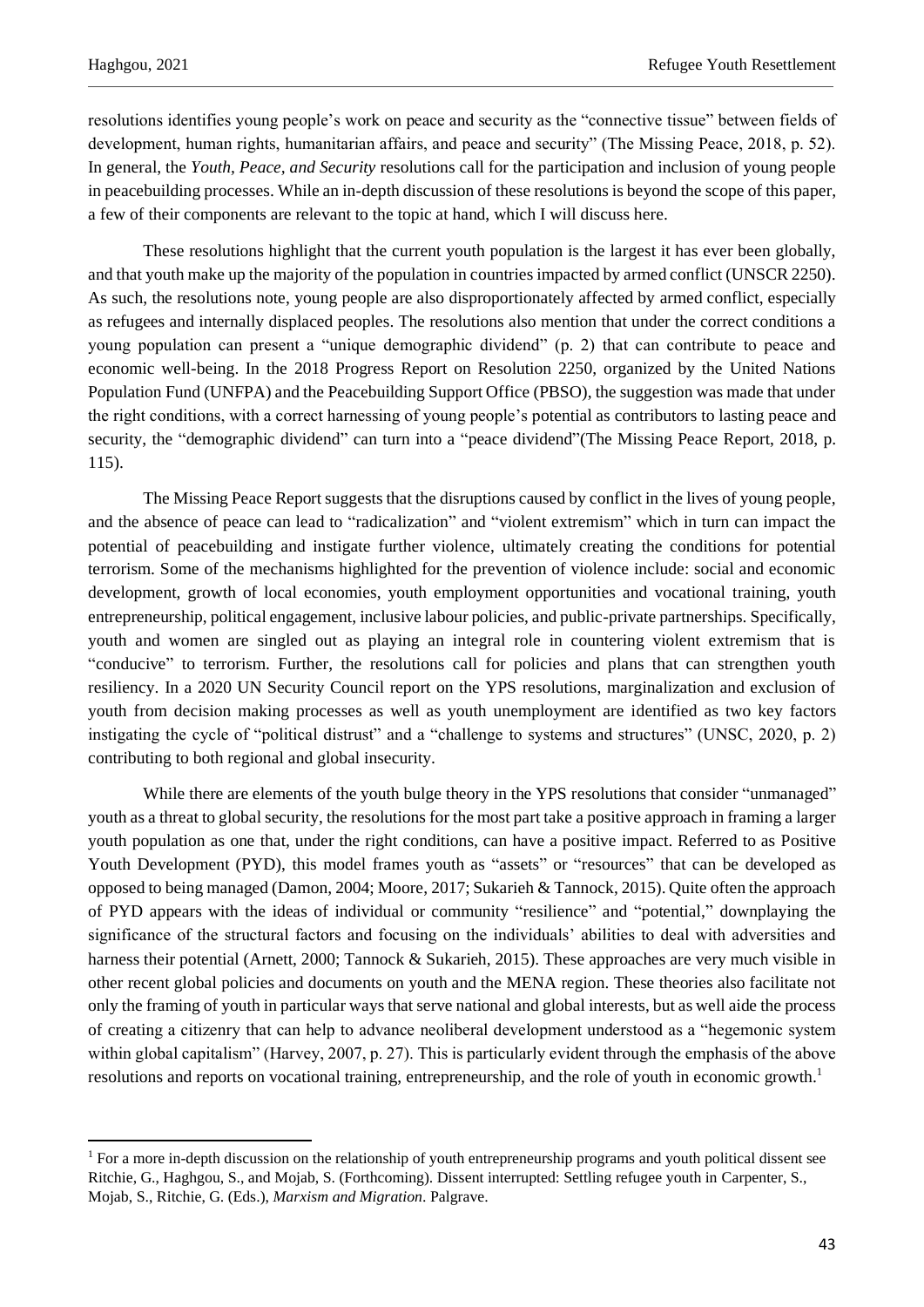Further, these approaches help to frame particular historical moments, such as the Arab Spring, in ways that are disconnected and dehistoricized from the actual conditions which led so many to the streets in 2011. These analytical approaches in the framing of youth as a social category, as well as policies and resolutions related to youth, demonstrate the global focus on youth as potential threats or gatekeepers of global security. Central to these narratives of global security, particularly as they pertain to youth, are approaches to Countering Violent Extremism and radicalization.

#### **Shifts in CVE and Deradicalization**

As mentioned, it is largely in the context of global peace and security that youth resiliency factors into the approaches proposed by the reports and resolutions outlined above. To better comprehend the resiliency approach, we must locate it within the larger narrative of deradicalization and Countering Violent Extremism. Much of the critical literature points to the events of September 11, 2001 as the impetus for the concept of radicalization as we understand it today, and as a turning point for states in cultivating a national narrative of integration and social cohesion against the threats of violent extremism (Coolsaet 2016; Kundnani, 2007, 2012; Sedgwick, 2010).

Centering youth, these narratives often rely on a resiliency framework (Neumann, 2009; Sukarieh & Tannock, 2016). In fact, Peter Neumann, the pioneer of the field of contemporary radicalization studies, defines resilience in the context of deradicalization as the "antithesis to terror" (Neumann & Smith, 2007, p. 100). Outlining a number of shifts in counterterrorism approaches and policies will aid us in better understanding the concept of radicalization, as well as how it informs a resiliency framework. I use the term *shifts* here, rather than *breaks*, because these approaches do not offer a definitive rupture from previous frameworks of terrorism or "political violence"; rather, they are turns on the same road. Further, definitions of what constitutes *terror*, *violent extremism*, or *radicalization* remain ambiguous within the field, and these ambiguities linger through the various shifts.

Nonetheless, the changes that do occur are significant: they indicate not only the evolution of countering and preventing violent extremism but also—contextualized within the larger socio-political dynamics—help us understand the conditions of their conceptualization and implementation, ultimately to the service of the production and reproduction of the social relations of capital. These shifts also illuminate that the events of 9/11, for example, cannot be understood as the initiation of regimes of hyper surveillance and criminalization of particular groups of people, nor as the first time that national narratives were reformulated against the backdrop of the threat of disintegration of national unity, but rather what Kumar (2020) refers to as a "turning point." The framework of radicalization, or the "new terrorism," can be understood as a post 9/11 phenomena, theorized by scholars of terrorism such as Walter Laqueur (2004) and Peter Neumann (2009). This new era of terrorism is predominantly understood as "Islamic fundamentalist violence" that is less political and more innate, as compared to the "old terrorism" that was more political in nature and "inspired by nationalism, communism, or fascism" (Kundnani, 2012, p. 4) The "new terrorism" approach to understanding radicalisation suggests that individuals no longer (as they did before) belong to an organized and structured political group but instead are "radicalized into supporting an "ideology" as part of an informal social network" (Kundani, 2012, p. 12).

Scholars of radicalization (Kundnani, 2012; Pressman, 2008; Sedgwick, 2010) argue that the current framework entails an approach of national integration, predominantly in Western Europe, and less so in Canada and the United States. This idea of integration and desegregation focuses on aspects such "residential and labour-market segregation" (Sedgwick, 2010, p. 486) as a form of violence prevention, not too dissimilar from new approaches to refugee integration. Further, there are a number of nations and regions that have played a fundamental role in the development and implementation of countering and preventing violent extremism frameworks, and have each at one point or another been the leading figure in the field. They include the UK, the European Union, and the United States. That is to say that while there have been periods of divergence in their individual approaches to the issue, ultimately their policies have come to mirror one another.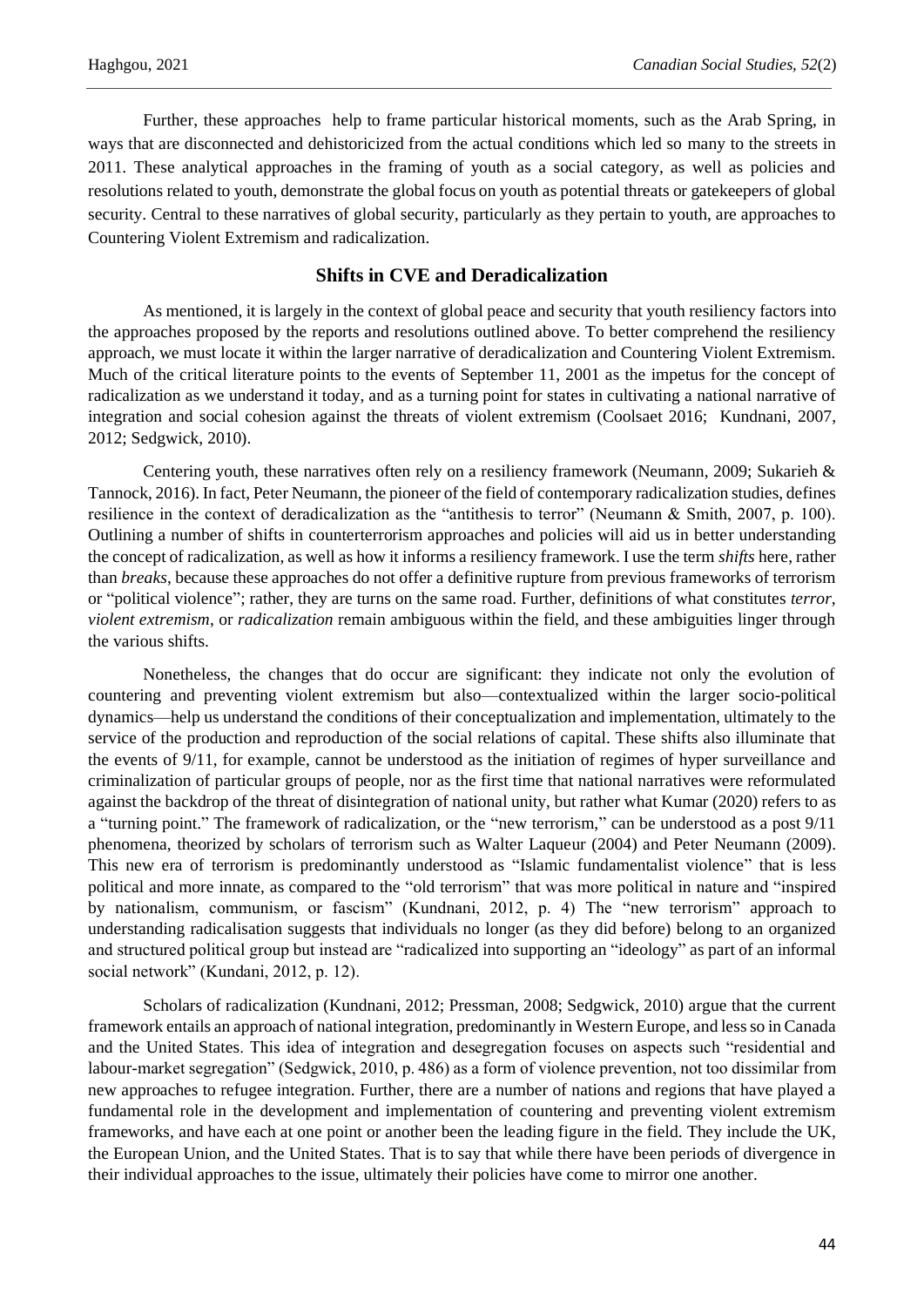Referencing a bibliographic study of the field of terrorism, Stampnitzky (2013) states that the study of terrorism, in the way that it is understood today as a form of "political violence," began in 1973. It is at this point that another shift, from the concept of (counter)insurgency to (counter)terrorism begins to take shape although counterinsurgency remains to play a crucial role in U.S. foreign relations strategies. Kumar (2020) contextualizes the period of the late 1960s through to the 1970s as a moment of "empire in crisis," defined by the "the Vietnam War, declining U.S. economic hegemony, the rise of Third World Nationalism, and the radicalisation of the anti-war and civil rights movements'' (p. 35), as well as the events of the Iranian Islamic Revolution in 1979. It is in this environment, Kumar (2020) argues, that threats, domestic and global in nature, were understood through the U.S. counterinsurgency framework. Further, the first neoliberal project in place in Chile "set the stage for a new era of capitalist renewal" (Kumar, 2020, p. 39) that was contingent on the management of dissent as well as a "logic of security."

This logic understood that in order for "capitalism to thrive" it was dependent on security and global stability. Counterinsurgency, a form of conflict understood as "a partnership between 'governments, nongovernmental organizations, international organizations, and the private sector'" (Khalili, 2011, p. 1472) at the time ensured and continues to ensure the United States' imperial agenda. This was, of course, met by dissent both inside the U.S. and globally, and on the international level, in part, brought the U.S. and Israel closer together in fighting a common enemy—the Arab terrorist (Kumar, 2020). It is as well at this time that there began to be a shift, or a desire to shift the definition of terrorism to focus on people and not necessarily states (for a detailed discussion on this history, specifically the key role of the Jonathan Institute Conferences, see Kumar, 2020). However, this process, as Kumar (2020) points out, was not without its contradictions.

On the global level, in 1973, the UNSC passed Resolution 3070 titled *Importance of the universal realization of the right of people to self-determination and of the speedy granting of independence to colonial countries and peoples for the effective guarantee and observance of human right (reference doc)*, which reaffirmed the people's right to struggle for liberation including through "armed struggle" (Kumar, 2020; United Nations General Assembly). Earlier in 1972, in a White House Memo and later in 1976 in a speech by the head of the Cabinet Committee to Combat Terrorism (CCCT), it was outlined that "common crimes, internal political disputes, civil strife, decolonization, bi-national or international armed conflict" (p. 26) were outside of the realm of U.S. "campaign against international terrorism," with only a concern for the "spread of violence to persons and places far removed from the scene of struggles for self-determination" (as cited in Stampnitzky, 2013, p. 26), or a "spilling over" of violence. In much the same way that the events of September 11, 2001 ushered in a new conversation around terrorism and radicalization, the massacre at the Munich Olympics in 1972 is identified as the "inaugurating" event of "modern terrorism" (Kumar 2020; Stampnitzky 2013).

# **Post 9/11 Shift**

The events of September 11, catalyzed a shift away from the idea of *terrorism* and *radicalism* to *radicalization*, in order to understand the "cultural-psychological disposition" leading to violence (Kundnani, 2012). This shift to radicalization or Countering Violent Extremism (CVE) as referred to in the European Union and the United States respectively, has had a number of important implications for policy and practice: it has catalyzed the shift away from understanding how terrorism occurs to why terrorism occurs, or rather the "root causes" of terrorism; it has led to a focus on the individual, their circumstances, and ideology, at the expense of depoliticizing and obscuring the larger context and conditions leading to violence; it has shifted focus to prevention and preemptive approaches to violence; broadened the reach of the state security agenda by involving different state and non-state sectors in the process of identifying and pre-empting violence; and more explicitly brought into its fold national narratives and mechanisms of "integration" and "prevention of segregation" as approaches in deradicalization (Coolsaet, 2016; Kundnani 2007, 2012; Laqueur, 1987; Neumann, 2008; Pressman, 2008; Revell, 2018; Sedgwick 2010).

The initiation of CVE or deradicalization approaches and policies can be traced back to Amsterdam in 2004. At the time, the city aimed to implement a system that could detect signs of radicalization of young Muslims early-on, in order to intervene. This new approach did not aim to intervene in active cases of violence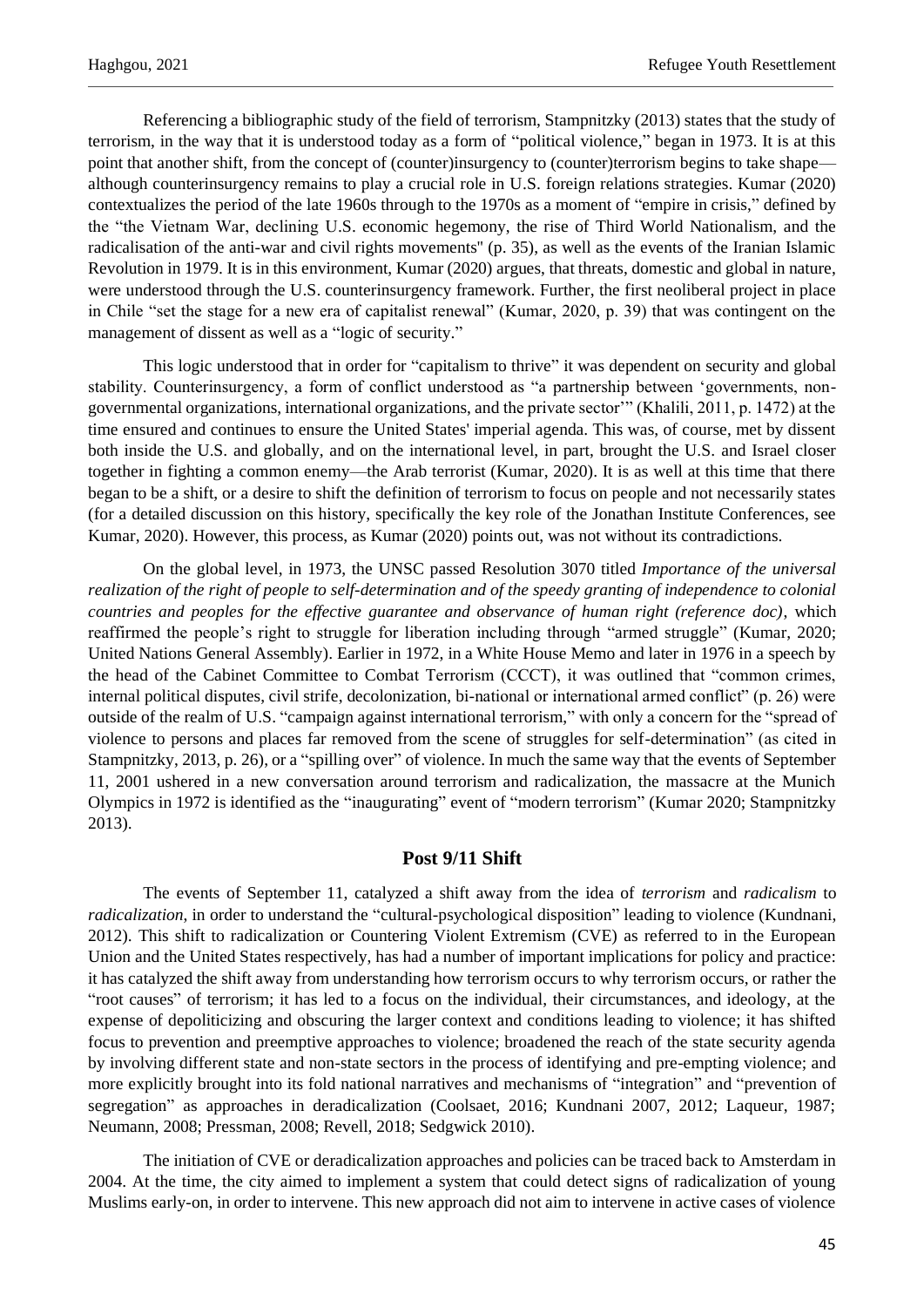but rather wanted to pre-empt the violence of those who, although had expressed lawful political and religious views, were perceived to be a threat (Coolsaet, 2016; Kundnani & Hayes, 2018). The underlying assumption was that if youth were identified in that *early* stage, then through an intervention they could cultivate a capacity to become resilient against radicalization. This was the beginning of CVE as a pre-emptive mechanism to terror and violence. This approach also entailed the cultivation of an intricate and complex set of extended relationships with different institutions and state agencies in order to gather the necessary information to identify signs of radicalization (Kundnani & Hayes, 2018).

In the framework of radicalization, particular kinds of ideology were identified as the "cause of terrorism" and young people as the vessels for enacting those ideologies. In 2004, the Dutch General Intelligence and Security Service (AIVD) was the first organization in the West to identify and describe radicalization as an ideological process that had the possibility of developing "autonomously in Western countries without the involvement of a recruiting organization" (Kundnani & Hayes, 2018, p. 5) or particular social and political circumstances. It should be noted that almost a decade later, the AIVD declared that the mechanism of profiling and identifying indicators had been only of "limited use" (Coolsaet, 2016, p. 5).

What initiated in the Netherlands arrived in Britain shortly after in 2005, signalling a shift toward focusing on "attitudes, mindsets, and dispositions" (Kundnani & Hayes, 2018, p. 7) and away from understanding organizations, institutions, and movements as sources of terror. This shift toward considering different sources of radicalization, mostly focused on Islamic ideology, which by then was believed to not spread through recruitment, but rather ideologically radicalised young people toward violent extremism. In the UK, this led to the creation of the Prevent Program that was the first of its kind in scope and its demands from society at large (Thomas, 2016, 2018). In the context of the UK, Miller (2018) argues that over the past two decades, public discourse and legislation on topics of racism and ethnic minority relations have transformed into that of "community cohesion," later to "preventing violent extremism" and ultimately into the Prevent Program.

The events of September 11 facilitated the switch from social or community cohesion to "preventing violent extremism" and Miller (2018) suggests that the concept of "community cohesion" as a national policy in the UK was "predicated" on that of "parallel lives" that identified self-segregation as a factor in the division of people of "different communities" from the nation as a whole. In fact, Kundnani (2007) argued that after the events of 7/7 in London, the UK's government strategy was to develop a national narrative to demonstrate how "a set of core values were embedded in what it meant to be British" (p. 25) which went on to create benchmarks against which different categories of migration and legitimacy of immigrant groups could be assessed. In 2005, there was also a shift in the approach to counter-terrorism in the United States. Four years after the launch of its Global War on Terror, the United States adopted a "strategy against violent extremism" (Kundnani & Hayes, 2018, p. 4) which indicated a policy move away from a focus on Al-Qaeda to a broader problem of support for "radical Islam" in the "Muslim world." CVE, often understood as a softer approach to the militarized responses to terror was meant to enable the "possibility of a long-term and holistic solution to terrorism" (Kundani & Hayes, 2018, p. 3). This "softer" approach by the United States was also a step toward realigning their policies with the European Union who had adapted a CVE approach shortly after 9/11 and had become distanced from the U.S. military approach of "shock and awe." As Kundnani and Hayes (2018) and Khalili (2011) suggest, by 2005 both the United States and the EU had aligned in a "hearts and minds" approach versus the "shock and awe" of the U.S. military response after the events of 9/11. The adoption of this approach was also conceived as a response to the idea of "home-grown terrorism."

#### **Young Refugees and Resilience**

Another notable shift, this time in the field of refugee resettlement, is the approach of long-term integration of refugees into the fabrics of host countries. This is a distinct departure from the policies of the 1990s, particularly in the EU, that focused more on the repatriation of refugees and in fact discouraged labormarket integration for that reason. This shift can be attributed to the increase in what is referred to as "protracted situations" defined as one where "25,000 or more people have been exiled for 5 years or more"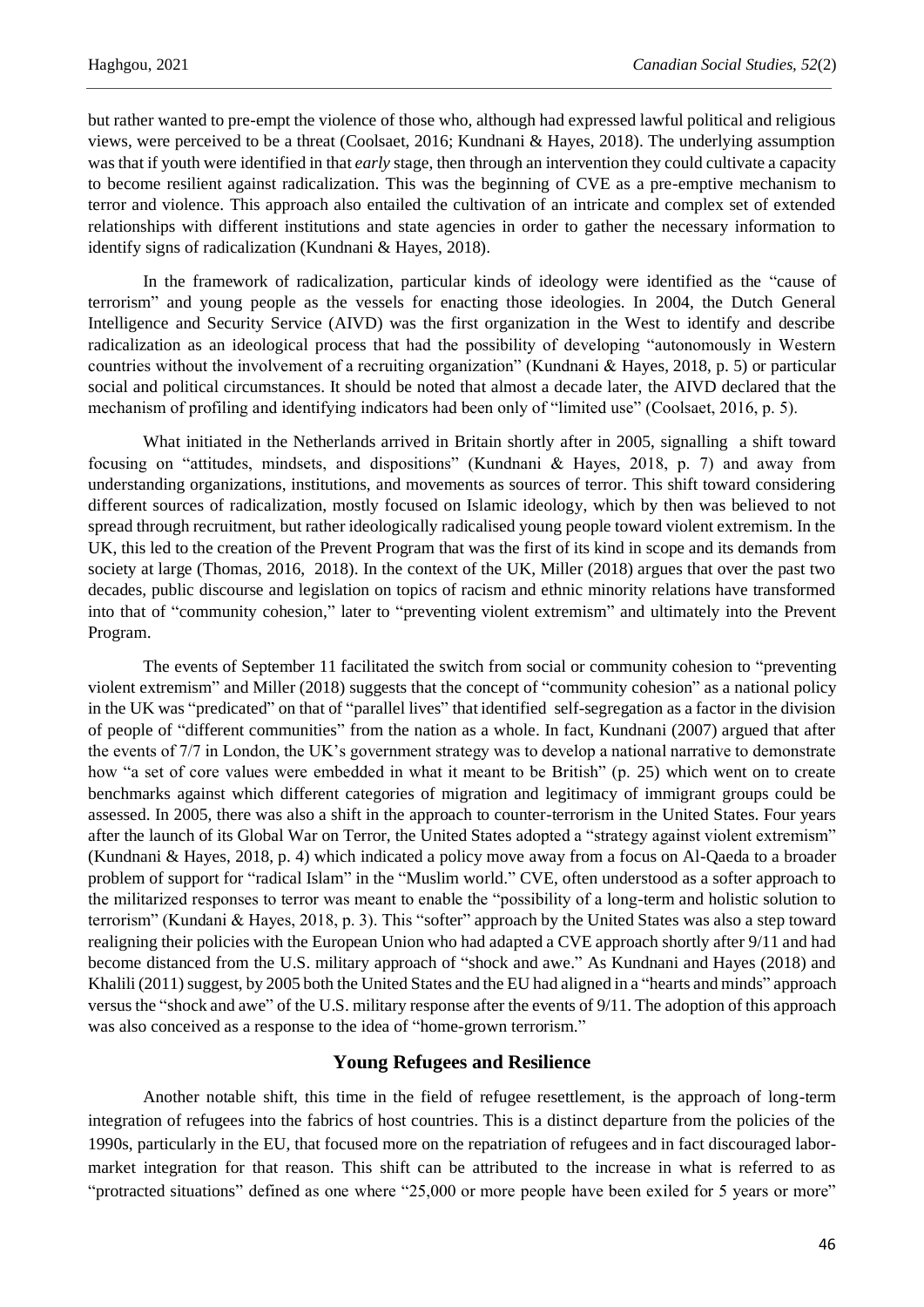(Parkes & Pauwels, 2017, p. 2). One of the other perceived consequences of the lack of integration of refugees, and protracted habitation in camps, is the potential of radicalization (Suede, Stebbins, & Weilant, 2015). Although at least one report suggests that there is little evidence to indicate that there is a distinct difference between the radicalization of refugee youth and others (Suede, Stebbins, & Weilant, 2015).

A resilience informed agenda for refugee resettlement has gained momentum as a response to the protracted refugee crisis resulting from ongoing conflict in Syria, which is identified as not only a humanitarian and development crisis, but as well as the "most serious threat to regional peace and security" (3RP, 2015- 2016, p. 6). While it is unclear when this approach was officially adopted, the Resilience Development Forum held in Jordan in 2015 appears to be one of the first times it was taken up at a global level. António Guterres (2015), at the time UN High Commissioner for Refugees, referred to a "resiliency agenda" in the keynote address of the forum. Guterres commented that resilience "is a key instrument of refugee protection" and that it is "a very important factor to allow for humanitarian action to be able to respond to the dramatic increasing humanitarian needs" of our current moment (para. 9). Commenting on the exponential rate of displacement and migration in the decade leading up to 2015, Guterres (2015) highlighted specific countries as essential for "global peace and security and for regional stability" (para. 16), including Jordan, Lebanon, Turkey, as well as others neighboring Syria, along with east and central African countries. As part of the "resilience agenda," Gutteres identified these countries as those in "first priority" of development. And while some of these listed nations fall in the category of middle-income nations, Gutteres highlights UNHCR's efforts in changing policies that would make them eligible for loans and grants from the International Financial Institutions.

In that same year, the Regional Refugee and Resilience Plan (3RP) was launched. The 3RP is lauded as the first UN program to combine "humanitarian and development capacities, innovation, and resources" (UNHCR, n.d., c, p. 6) by bringing them together "into a single framework" (p. 8). From then on, refugee resilience can be seen not only in the work of the UNHCR but as well at the International Labour Organization (ILO), the United Nations Development Programme (UNDP), and the World Food Program (WFP) among others. These organizations speak to resilient labour markets, resilience and self-reliance, resilience as a stage in building stability after a crisis, resilient coping mechanisms, and resilient development – all in relation to refugees and their host countries. Resilience is defined as the ability, individual or communal, to adapt, recover and "even" thrive in situations of adversity (UNHCR, 2016).

The UNHCR explains that refugee populations experience these adversities with greater intensity, frequency, and in more than one way. The positive adaptation that is the driving force of resilience has traditionally been defined as an intrinsic and individual characteristic evident in one's character disposition or even "genetic predisposition" (UNHCR, 2016, p. 1). However, more current research suggests that this "positive adaptation" or one's ability to cope with adversity cannot only be explained as located within the individual but as well as in the relationship between the individual and their environment. In other words, "the capacity of *both* individuals and their environments to interact in ways that optimize developmental processes" (Ungar, 2013, p. 256, emphasis in original). Resiliency then, can be "observed" in individuals who can access the resources they need in order to "flourish." However, this can only happen if the individual's "formal and informal social networks" can provide those resources. This ecological approach to understanding and cultivating resilience, tips the onus more greatly toward the availability and accessibility of resources—a "facilitative environment"—and away from placing the onus on the individual alone (Ungar, 2013). Put differently, this approach suggests attitude alone cannot cultivate resiliency. Given the conditions leading to the forced displacement of people, a significant part of this relationship—the "social and physical ecologies" is negatively impacted. The resiliency approach, understood as a strengths-based approach is thought to be able to facilitate the transformation of experiences of adversity such as "loss of home, disrupted educational or professional plans, unstable legal status, detention, dangerous journeys, family separation…" into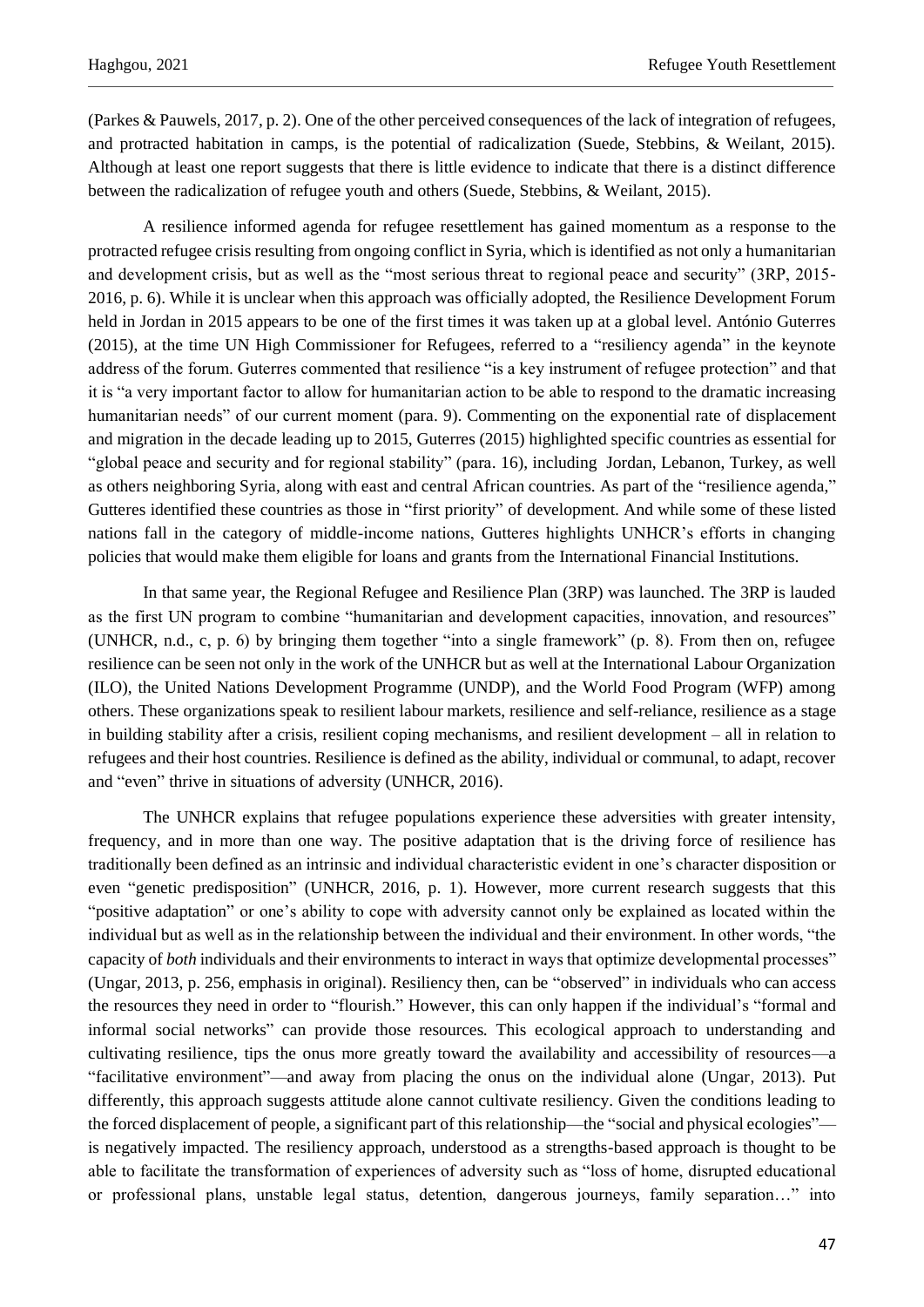opportunities for "personal growth and understanding" (UNHCR, 2016, p. 1). The ecological approach allows for these individuals to access different "capitals" in order to compensate for the adversities they have experienced and as such " transition into a peaceful and productive adult" (UNHCR, 2016, p. 2). The UNHCR outlines these capitals as: social capital, such as social relationships, and "cultural embeddedness"; human capital—the "ability to learn, play, and work" (UNHCR, 2016, p. 2); financial/institutional capital, such as healthcare, and social welfare; and environmental capital—schools, water, safe housing, etc.

# **Conclusion**

It is hard to quantify the ongoing destruction left in the wake of the attacks of September 11, 2001: the War on Terror, the ensuing invasions of Afghanistan and Iraq, and the diminishing of civil liberties in the interest of national security, to name just a few. The attacks themselves and what has followed have in many ways reshaped the way people socially and politically organize life and are organized by it on a global level, and while they may appear as a rupture in the relations of securitized capitalism, they are in fact a continuation of logics of insurgency and methods of population control, albeit intensified. Regardless of this continuity, 9/11 still marks a significant point in the evolution of theoretical and practical approaches to counterterrorism. By outlining some of the major shifts in Countering Violent Extremism (CVE) and counterterrorism frameworks, I have highlighted that the current approach to deradicalization can be understood as a post 9/11 phenomena. The events of 9/11 marked a new understanding of what constitutes terrorism, and as such necessitated a new framework for countering it. The shift toward understanding the root causes of terrorism, has brought different sights of life and human activity, state and non-state institutions, and processes, into the fold of a global security agenda.

Further, by providing a historical tracing of three seemingly divergent areas of policy and global activity, I have highlighted their interconnectedness. My point is to locate the resiliency approach to young refugee resettlement, as part of a broader framework of CVE and deradicalization by arguing that this approach cannot be understood without accounting for the outlined shifts in approaches to counterterrorism that were justified through the events of September 11, 2001. These shifts and logics of security are integral to unpack and historicize in order to understand how they shape and condition the politicization of young refugees, and in turn, how young refugees become embedded in the larger logics of surveillance and control.

# **References**

- Arnett, J. (2000). Emerging adulthood: A theory of development from the late teens through the twenties. *American Psychologist, 55(*5), 469–480[. https://doi.org/10.1037//0003-066X.55.5.469](https://doi.org/10.1037/0003-066X.55.5.469)
- Carpenter, S., Mojab, S., Ritchie, G. (Forthcoming). *Marxism and Migration*. Palgrave
- Catusse, M., & Destremau, B. (2016). Governing youth, managing society: A comparative overview of six country case studies (Egypt, Lebanon, Morocco, Occupied Palestinian Territories, Tunisia, and Turkey). *Working Paper No. 14 / Power 2 Youth Program.* Sciences de L'Homme et de la Société. <https://halshs.archives-ouvertes.fr/halshs-01574738>
- Coolsaet, R. (2016). All radicalisation is local: The genesis and drawbacks of an elusive concept. *Egmont Paper 84 – Royal Institute for International Relations*. <https://biblio.ugent.be/publication/7243264/file/7243273.pdf>
- Damon, W. (2004). What is positive youth development? *The ANNALS of the American Academy of Political and Social Science, 591*(1), 13–24.<https://doi.org/10.1177/0002716203260092>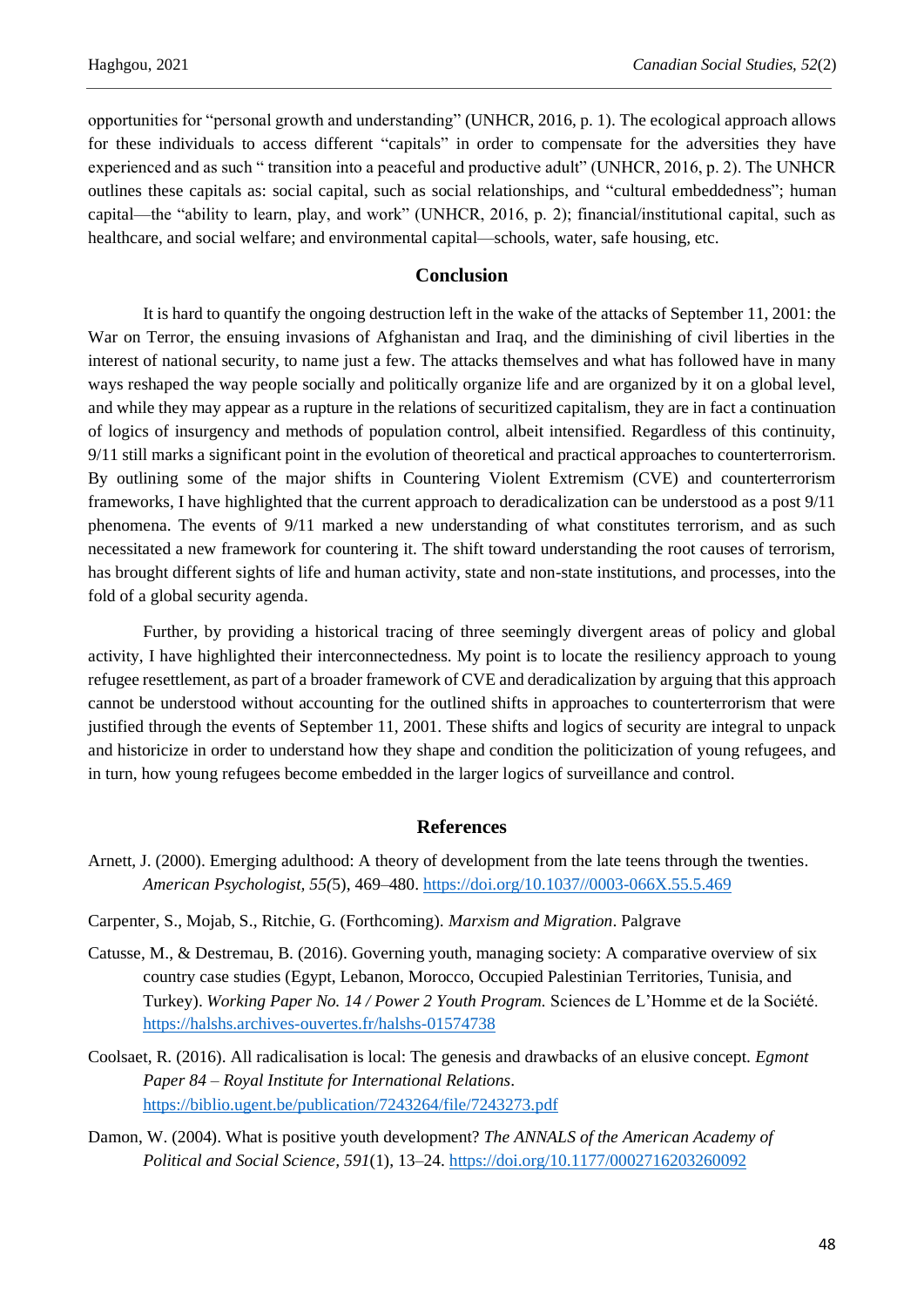- Darwish, M. (2013). I belong there. In S. Antoon, A. El-Zein (Eds.), *Unfortunately, it was paradise: Selected poems* (pp. 28)*.* University of California Press*.*
- Guterres, A. (2015). *Resilience development forum. Keynote speech by António Guterres, United Nations High Commissioner for Refugees*. UHCR – The UN Refugee Agency. [https://www.unhcr.org/admin/hcspeeches/5645a7969/resilience-development-forum-keynote](https://www.unhcr.org/admin/hcspeeches/5645a7969/resilience-development-forum-keynote-speech-antonio-guterres-united-nations.html?query=Iraq)[speech-antonio-guterres-united-nations.html?query=Iraq](https://www.unhcr.org/admin/hcspeeches/5645a7969/resilience-development-forum-keynote-speech-antonio-guterres-united-nations.html?query=Iraq)
- Hanieh, A. (2013). *Lineages of revolt: Issues of contemporary capitalism in the Middle East*. Haymarket Books.
- Harvey, D. (2007). Neoliberalism as creative destruction. *Annals of the American Academy of Political Social Science*, *610*(1), 22–44. <https://doi.org/10.1177/0002716206296780>
- Hendrixson, A. & Hartmann, B. (2018). Threats and burdens: Challenging scarcity-driven narratives of "overpopulation." *Geoforum, 101*(1), 250–259. <https://doi.org/10.1016/j.geoforum.2018.08.009>
- Kabbani, N. (2019). *Youth employment in the Middle East and North Africa: Revisiting and reframing the challenge*. Brookings Doha Centre[. https://www.brookings.edu/research/youth-employment-in-the](https://www.brookings.edu/research/youth-employment-in-the-middle-east-and-north-africa-revisiting-and-reframing-the-challenge/)[middle-east-and-north-africa-revisiting-and-reframing-the-challenge/](https://www.brookings.edu/research/youth-employment-in-the-middle-east-and-north-africa-revisiting-and-reframing-the-challenge/)
- Khalili, L. (2011). Gendered practices of counterinsurgency. *Review of International Studies*, *37*(1), 1471– 1491. <https://doi.org/10.1017/S026021051000121X>
- Kumar, D. (2020). Terrorcraft: Empire and the making of the racialized terrorist. *Race and Class*, *62*(2), 34– 60[. https://doi.org/10.1177/0306396820930523](https://doi.org/10.1177/0306396820930523)
- Kundnani, A. (2007). Integrationism: The politics of anti-Muslim racism. *Race and Class*, *48*(4), 24–44. <https://doi.org/10.1177/0306396807077069>
- Kundnani, A. (2012). Radicalization: The journey of a concept. *Race and Class*, *54*(2), 3–25. <https://doi.org/10.1177/0306396812454984>
- Kundnani, A. & Hayes, B. (2018). *The globalisation of countering violent extremism policies: Undermining human rights, instrumentalising civil society*. Transnational Institute.
- Laqueur, W. (2004). The terrorism to come. *Policy Review, 126*, 49–64.
- Marfleet, P. (2007). Refugees and history: Why we must address the past. *Refugee Survey Quarterly*, *26*(3), 136-148. <https://doi.org/10.1093/rsq/hdi0248>
- Miller, J. (2018). Challenging extremism and promoting cohesion: National policies and local implementation. In F. Panjwani, L. Revell, R. Gholami, and M. Diboll (Eds.), *Education and extremisms: Rethinking liberal pedagogies in the contemporary world* (pp. 19–30). Routledge.
- Moore, K. (2017). Commentary: Positive youth development goes mainstream. *Child Development*, *88*(4), 1175–1177. <https://doi.org/10.1111/cdev.12874>
- Neumann, P. (2009). *Old and new terrorism: Late modernity, globalization and the transformation of political violence*. Polity.
- Neumann, P. & Smith, M. L. R. (2007). *The Strategy of terrorism: How it works, and why it fails*. Routledge.
- Parkes, R. & Pauwels, A. (2017, February 8). *The refugee-development nexus*. European Institute for Security Studies (EUISS).<https://www.iss.europa.eu/content/refugee-development-nexus>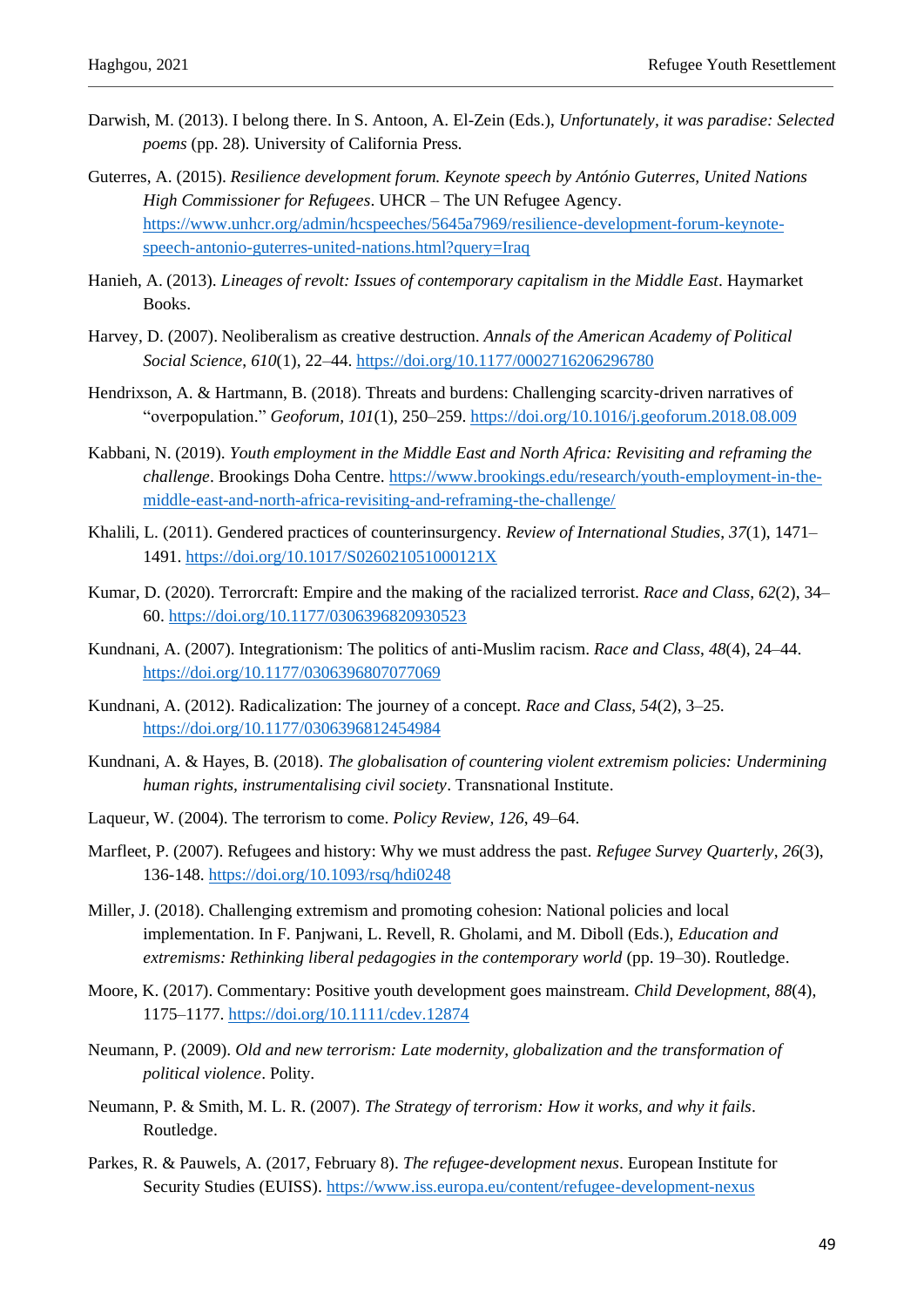- Pashang, S., Khanlou, N., Clarke, J. (2018). *Today's youth and mental health: Hope, power, and resilience*. Springer.
- Pressman, E. (2008). Exploring the sources of radicalization and violent radicalization: Some transatlantic perspectives. *Journal of Security Issues*, *2*(1), 1–20.
- Resilience Research Center (n.d.). *What is resilience*? <https://resilienceresearch.org/about-resilience/>
- Revell, L. (2018). Resilience and soft power: An analysis of UK government and international guidelines and resources to address radicalisation and extremism in education. In F. Panjwani, L. Revell, R. Gholami, and M. Diboll (eds.), *Education and extremisms: Rethinking liberal pedagogies in the contemporary world* (pp. 191–203). Routledge.
- Ritchie, G., Haghgou, S., Mojab, S. (Forthcoming). *Dissent interrupted: Settling refugee youth*. Palgrave Macmillan.
- Sedgwick, M. (2010). The Concept of radicalization as a source of confusion. *Terrorism and Political Violence*, *22*(4), 479–494[. https://doi.org/10.1080/09546553.2010.491009](https://doi.org/10.1080/09546553.2010.491009)
- Stampnitzky, L. (2013). *Disciplining terror: How experts invented terrorism*. Cambridge University Press.
- Suede, B., Stebbins, D., Weilant, S. (2015). *Lessening the risk of refugee radicalization Lessons from the Middle East from past crises*. RAND Corporation. <https://www.rand.org/pubs/perspectives/PE166.html>
- Sukaireh, M., & Tannock, S. (2015). *Youth rising?: The politics of youth in the global economy*. Routledge
- Sukaireh, M., & Tannock, S. (2018). The global securitization of youth. *Third World Quarterly 39*(5), 854– 870. <https://doi.org/10.1080/01436597.2017.1369038>
- Thomas. P. (2018). The challenges for British youth workers of government strategies to 'prevent terrorism'. In P. Alldred, F. Cullen, K, Edwards, and D. Fusco (Eds.), *The Sage handbook of youth work practice* (pp. 369–383)*.* Sage.
- Thomas, P. (2016). Youth, terrorism and education: Britain's Prevent Programme. *International Journal of Life-Long Education*, 35(2), 171–187[. https://doi.org/10.1080/02601370.2016.1164469](https://doi.org/10.1080/02601370.2016.1164469)
- Ungar, M. (2013). Resilience, trauma, context, and culture. *Trauma, Violence, and Abuse*, *14*(3), 255–266. <https://doi.org/10.1177/1524838013487805>
- Ungar, M. (2006). Resilience across cultures. *The British Journal of Social Work, 38*, 218–235. <https://doi.org/10.1093/bjsw/bcl343>
- Ungar, M. (2011). The social ecology of resilience: Addressing contextual and cultural ambiguity of a nascent construct. *American Journal of Orthopsychiatry*, *81*(1), 1–17. [https://doi.org/10.1111/j.1939-](https://doi.org/10.1111/j.1939-0025.2010.01067.x) [0025.2010.01067.x](https://doi.org/10.1111/j.1939-0025.2010.01067.x)
- United Nations. (n.d.). *International years*. United Nations. [https://www.un.org/en/observances/international-years.](https://www.un.org/en/observances/international-years)
- United Nations. (n.d.) *International youth day: 12 August.* [https://www.un.org/en/observances/youth](https://www.un.org/en/observances/youth-day/background)[day/background](https://www.un.org/en/observances/youth-day/background)